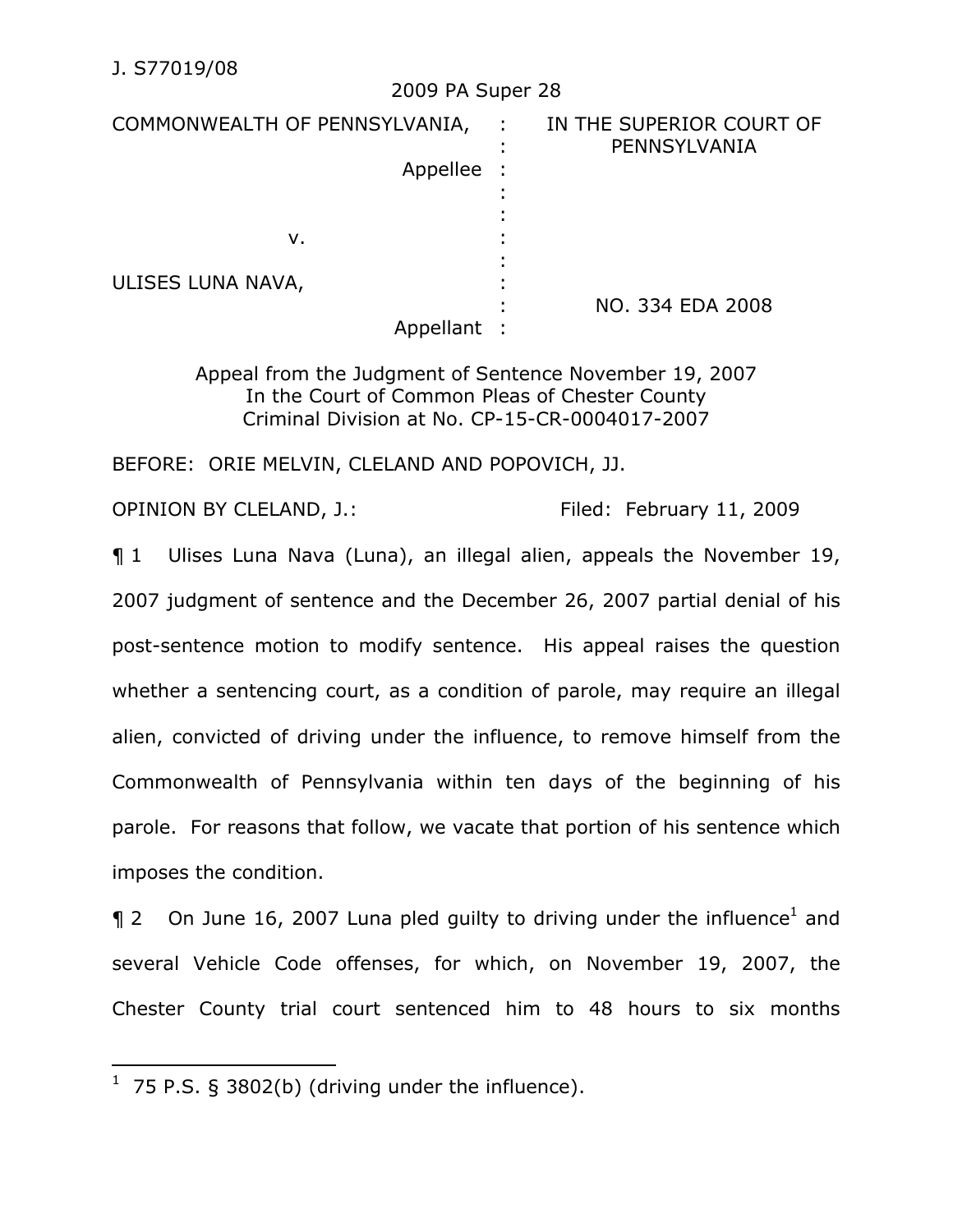$\overline{a}$ 

imprisonment and imposed costs of prosecution and various fines. In addition, the trial court ordered Luna to report his illegal alien status to the U.S. Department of Immigration and Naturalization Service (INS), to advise the Department of his conviction of driving under the influence, and to leave the United States within ten days of his parole.<sup>2</sup> Trial Court Resentencing, 12/26/2007, at 1 n. 1.

¶ 3 Luna filed a motion to modify his sentence with respect to the deportation feature. He argued the supremacy clause in Article IV of the U.S. Constitution and the Immigration and Nationality Act, 8 U.S.C.A. § § 1101-1524, preempt the immigration field in all relevant respects, including determination of illegal alien status and power to deport, thus depriving state courts of these powers. Accordingly, the trial court modified the sentence by substituting *removal from the Commonwealth of Pennsylvania* for removal from the United States, and further ordered Luna to make all necessary arrangements for a transfer of his supervision to another state or to make other arrangements so re-entry into Pennsylvania could be avoided. Trial Court Resentencing, 12/26/2007, at 1 n. 1.

¶ 4 On December 27, 2007 the INS deported Luna to Mexico. Trial Court Rule 1925 Opinion, 7/14/2007, at 2. On June 2, 2008, during the pendency of this appeal, and ostensibly because of Luna's deportation, the trial court entered an order purporting to close supervision in this case and deeming

 $2$  Luna's incarceration began on November 19 and ended two days later on November 21, 2007. R. 9.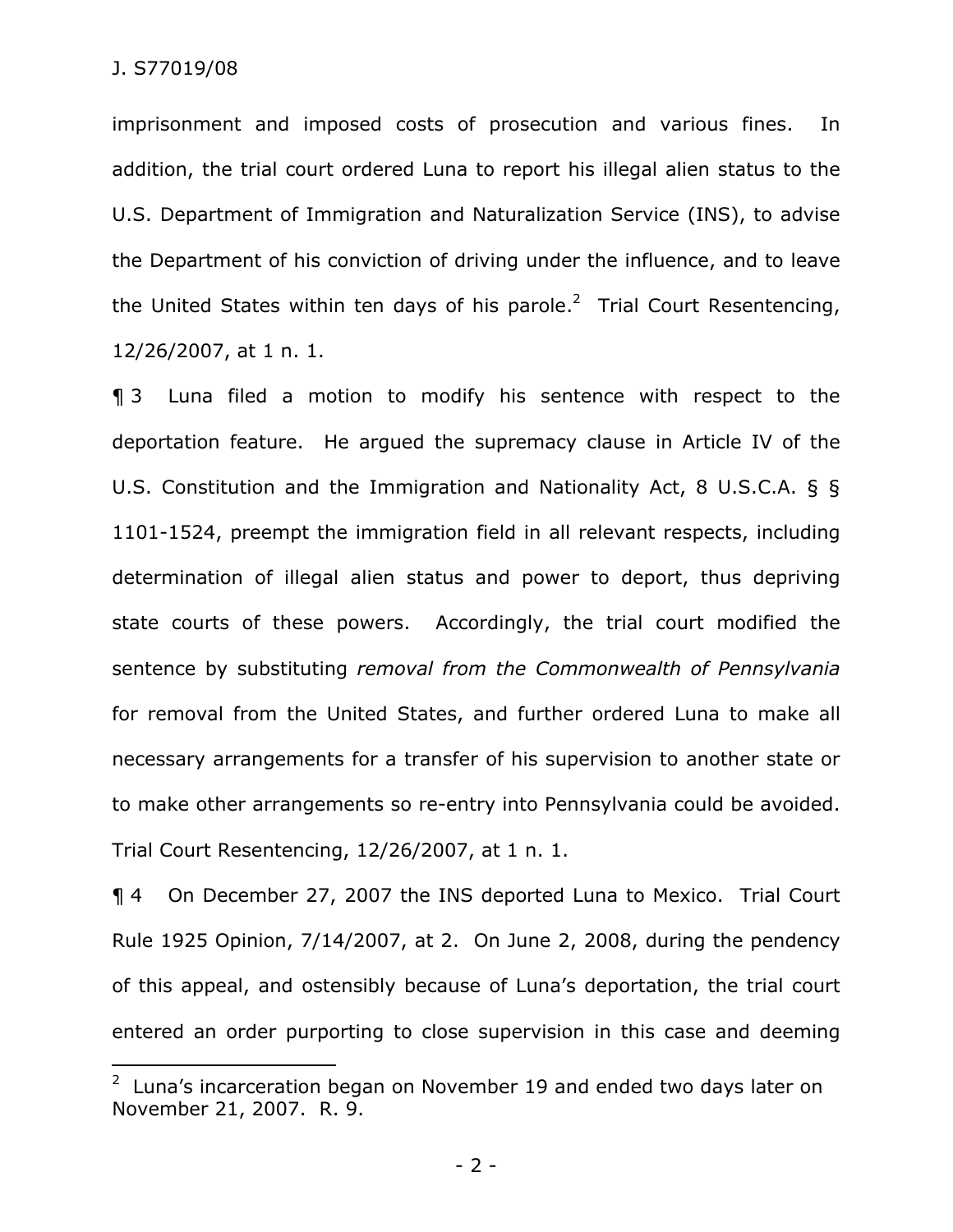the fines and costs to be uncollectible, and in its view, thereby rendering moot any further proceedings. *Id.*

¶ 5 On appeal Luna defines the sole question as whether in its resentencing order the trial court erred in determining Luna's immigration status and relying on that determination to order him to leave Pennsylvania within ten days of parole. The Commonwealth adds as a second question whether the appeal is moot.

¶ 6 Luna's appeal challenges the legality of his sentence. As such our standard of review is plenary. If no statutory authority for the sentence exists, the sentence is illegal and will be vacated. *Commonwealth v. Randall*, 837 A.2d 1211, 1214 (Pa. Super. 2003).

¶ 7 We will address the issues in reverse order. The Commonwealth contends the trial court's June 2, 2008 closure order renders this appeal moot. We disagree. In view of Luna's deportation to Mexico, we address the mootness issue from the broader perspective that his indefinite absence from the United States may preclude judicial relief. "A case is 'moot' when a determination is sought on a matter which, when rendered, cannot have any practical effect on the existing controversy." *In re T.J.*, 699 A.2d 1311, 1313 (Pa. Super. 1997). Stated differently, "[a]n issue before a court is moot if in ruling upon the issue the court cannot enter an order that has any legal force or effect." *Rivera v. Pennsylvania Department of Corrections*, 837 A.2d 525, 527 (Pa. Super. 2003). Moreover,

- 3 -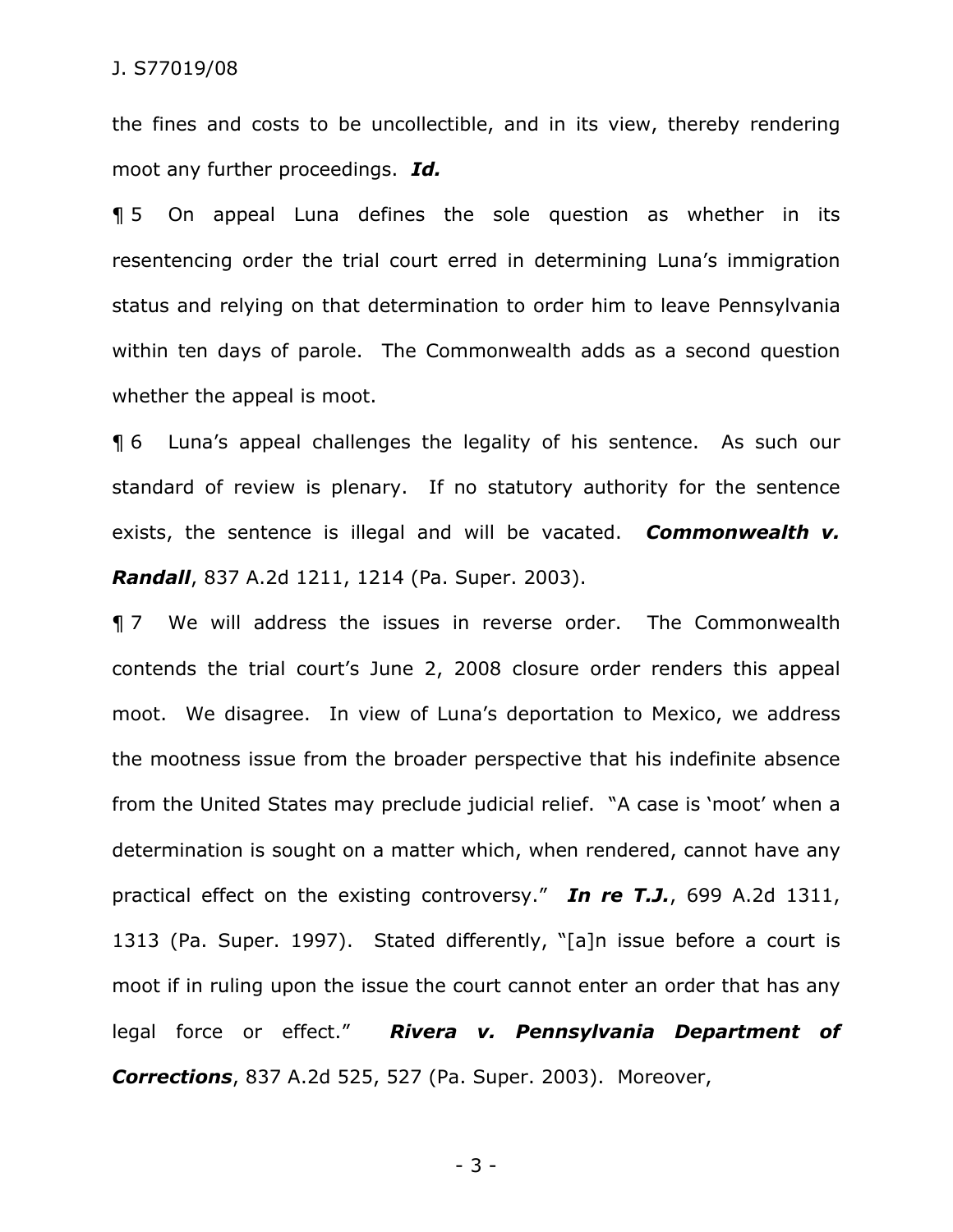-

Despite a determination that a case is moot, "[t]his Court will decide questions that otherwise have been rendered moot when one or more of the following exceptions to the mootness doctrine apply: 1) the case involves a question of great public importance, 2) the question presented is capable of repetition and apt to elude appellate review, or 3) a party to the controversy will suffer some detriment due to the decision of the trial court."

Id. at 528 (internal citations omitted).

¶ 8 We base our decision on the first and second exceptions.

¶ 9 Luna's case presents a case of great public importance. The current political and public controversy concerning immigration policies in the United States, particularly the enforcement of existing laws, has landed on our state capitol and courthouse steps.<sup>3</sup> The scope of state court authority over immigrants is of local, state and national importance. As Luna's case so vividly illustrates, some state courts, frustrated by what they view as lax enforcement of deportation laws, may search for state remedies that conflict with federal laws preempting the field.

<sup>&</sup>lt;sup>3</sup> According to the Migration Policy Institute (www.migrationinformation.org /datahub/statewaws.cfm): an estimated 35,662,000 foreign-born persons lived in the U.S. in 2006; the in-flow in 2006 of foreign born persons was 1,266,264; 604,300 acquired citizenship in 2005. In an article, "Frequently Requested Statistics on Immigration in the United States", by Aaron Terrazas *et al*, October 2007, at the foregoing website, 11,600,000 of the foreign born persons, in 2006, were illegal aliens, and, in 2005, an estimated 1,174,059 were subjected to voluntary or forced deportations. *Id.* It is no wonder that state governments have addressed immigration issues – in 2007, there were 1,059 bills pending in state legislatures in some way touching upon immigration matters. *Id.* According to the transcript of record in this case, in Chester County alone the deportation issue has arisen three times in the context of sentencing. Post-Sentencing Hearing, 12/13/2007, at 2.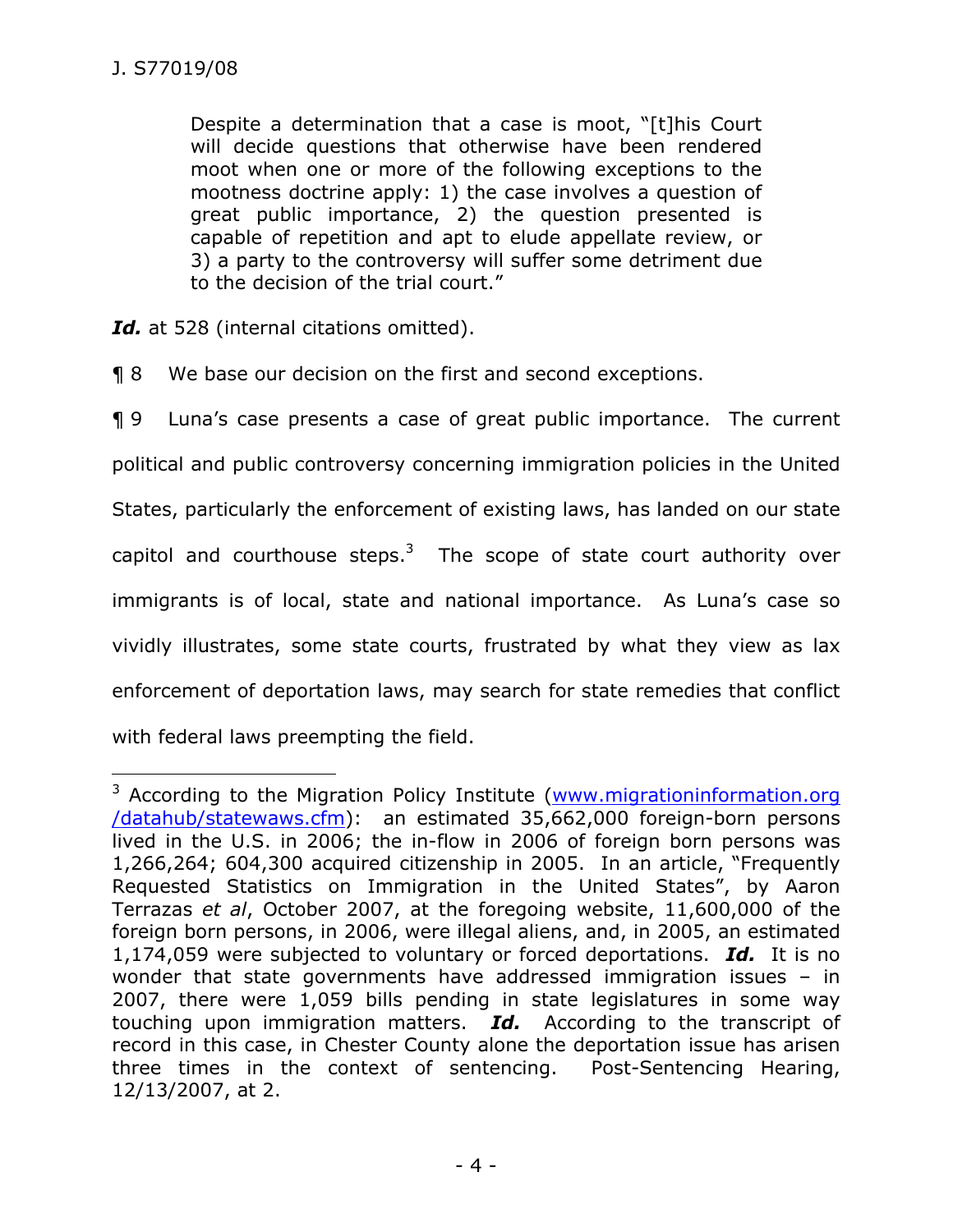¶ 10 In addition, Luna's case implicates the power of state courts to fashion limited or full deportations in an arena occupied exclusively by the federal INS. The issue of state court jurisdiction can readily recur in settings, as here, where the issue may become moot before completion of the appellate review process. Whenever a minor criminal offense results in a short term incarceration and parole, any subsequent appellate review can prove meaningless when, as here, the sentence has been carried out. *See Commonwealth v. Bernhardt*, 519 A.2d 417, 420 (Pa. Super. 1986) (where, with respect to lengthy incarcerations before preliminary hearings, we held "[p]retrial detentions, such as those in the instant matter, are by their nature temporary. As such it is unlikely that any challenge to pretrial detentions would be afforded full appellate review prior to a defendant's release or conviction."). Luna's incarceration and six months parole ended in May 2008, long before we could have decided his appeal, even though it was promptly filed in January 2008.

¶ 11 We turn next to the substantive issue Luna raises in this appeal. Does a state court have the power to investigate a defendant's immigration status and impose, as a condition of parole, an illegal immigrant's banishment from the Commonwealth of Pennsylvania?

¶ 12 The federal Immigration and Nationality Law, 8 U.S.C.A. § § 1101- 1524 has lodged exclusive jurisdiction in the appointed INS "immigration judges." 8 U.S.C.A.  $\S$   $\S$  1101(b)(4) and 1229a(a). Neither state courts nor

- 5 -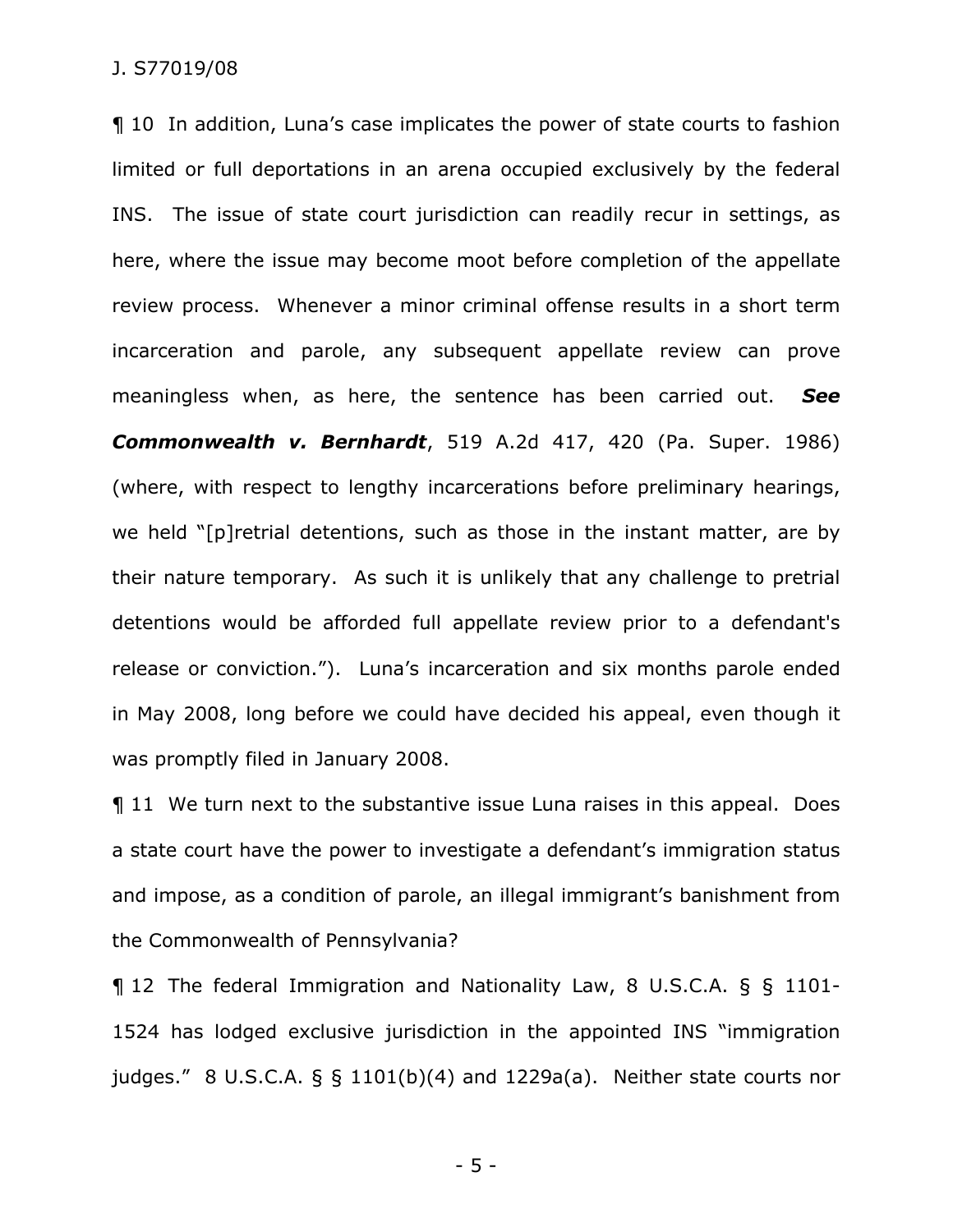$\overline{a}$ 

even federal district courts can deport an alien. In *United States v.*  **Phommachanh**, 91 F3d 1383, 1385 (3<sup>rd</sup> Cir. 1996), the Third Circuit Court of Appeals reminded us:

> that [8 U.S.C.A.] § 3583(d) does not authorize a district court to deport a defendant-alien as a condition of supervised release, but that it instead authorizes a district court to impose as a condition of supervised release that a defendant be delivered to the INS for deportation proceedings consistent with the Immigration and Naturalization Act (INA), 8 U.S.C. §§ 1101-1524.

¶ 13 Although state courts clearly have no power to deport an alien, we find a state court does have power to investigate the immigration status of a defendant. We have previously stated "[t]he commission of a new crime violates an implied condition of probation and suggests that the defendant is a poor probation risk. *Commonwealth v. Miller*, 358 Pa. Super. 219, 516 A.2d 1263, 1265 (1986)." *Commonwealth v. Infante,* 850 A.2d 696, 698 n. 2. Inasmuch as an alien illegally remaining in the United States is guilty of a continuing violation of the Immigration and Nationality Act,<sup>4</sup> it follows a state court has a need and interest to know if a defendant will be committing a new or ongoing crime once released on parole. In the same vein, if a state court knows of a defendant's violations of the laws of another jurisdiction, it is sound public policy for the state court system to contact the law enforcement authorities of the other jurisdiction. Here, the trial court, as in

<sup>4</sup> *See I.N.S. v. Lopez-Mendoza*, 468 U.S. 1032, 1038 (1984) (citing 8 U.S.C.A. § § 1302, 1306, 1325(a)).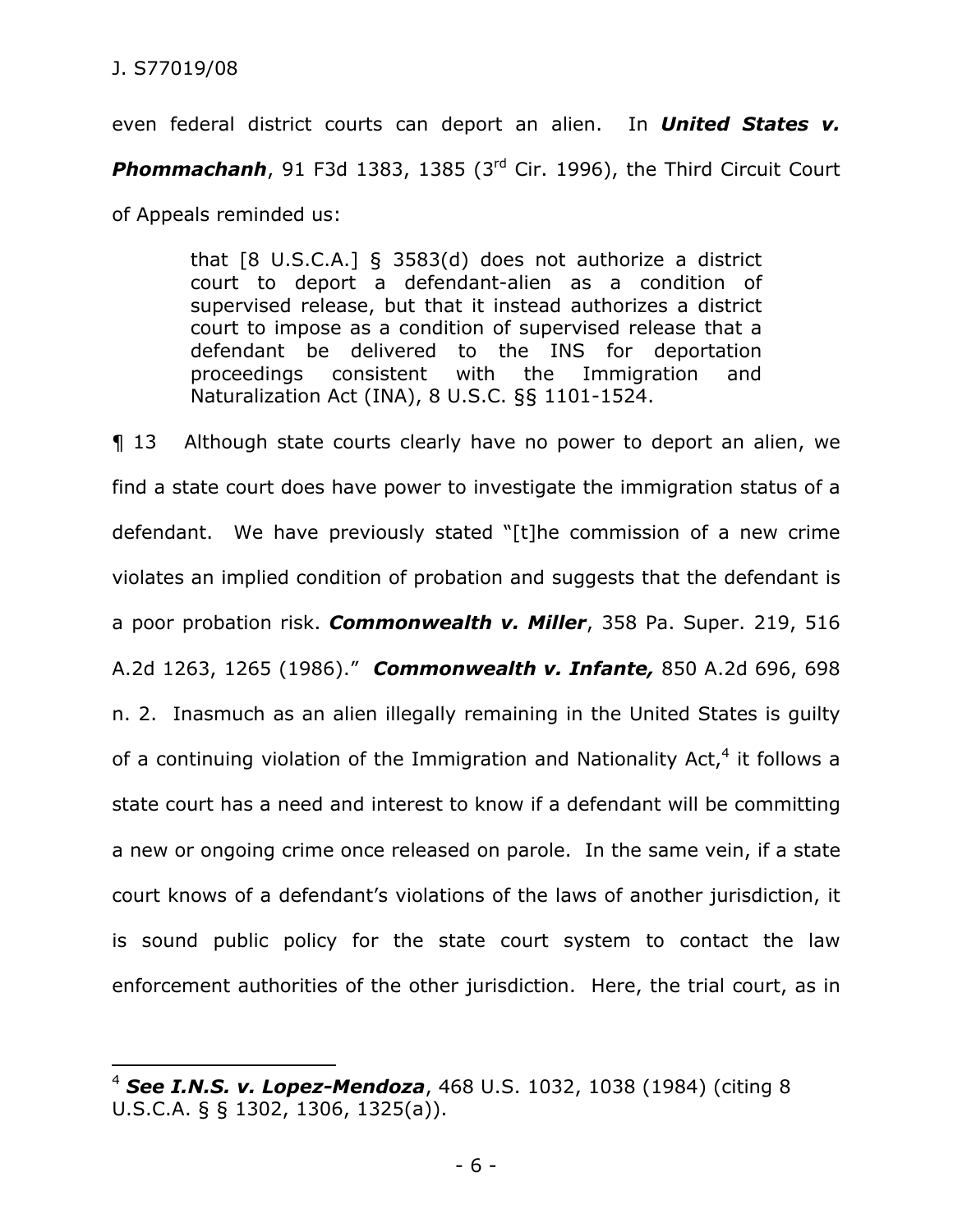*Phommachanh*, properly required Luna to report his status and his conviction to the INS.

¶ 14 The trial court's original sentence required the defendant to leave the United States within ten days of his parole. In its December 26, 2007 order granting the defendant's motion to reconsider that part of the sentence, the court stated it "reluctantly reconsidered and modified its sentence to relieve Defendant of his obligation to remove himself from the United States without a further federal deportation hearing." Trial Court Resentencing, 12/26/2007, at 1 n. 1. The trial court was exactly correct in removing that requirement. The law is very clear that "aliens may be deported only in accordance with the carefully designed federal statutory and regulatory scheme…Congress has enacted laws governing the admission, expulsion, and deportation of aliens…. Those laws delegate authority to order deportation to the Attorney General and not to the judiciary…. Nowhere in this detailed statutory scheme is there a provision for a court to deport aliens *sua sponte*. *U.S. v. Abushaar*, 761 F.2d 954, 960 (3rd. Cir. 1985) (citations omitted; emphasis added).

¶ 15 After properly eliminating the requirement that Luna leave the United States, the trial court improperly substituted a condition which required Luna to "remove himself from the Commonwealth of Pennsylvania within ten days of parole." The trial court justified its directive as fulfilling its "obligation...to respond to the illegal status of defendants who are convicted or plead guilty

- 7 -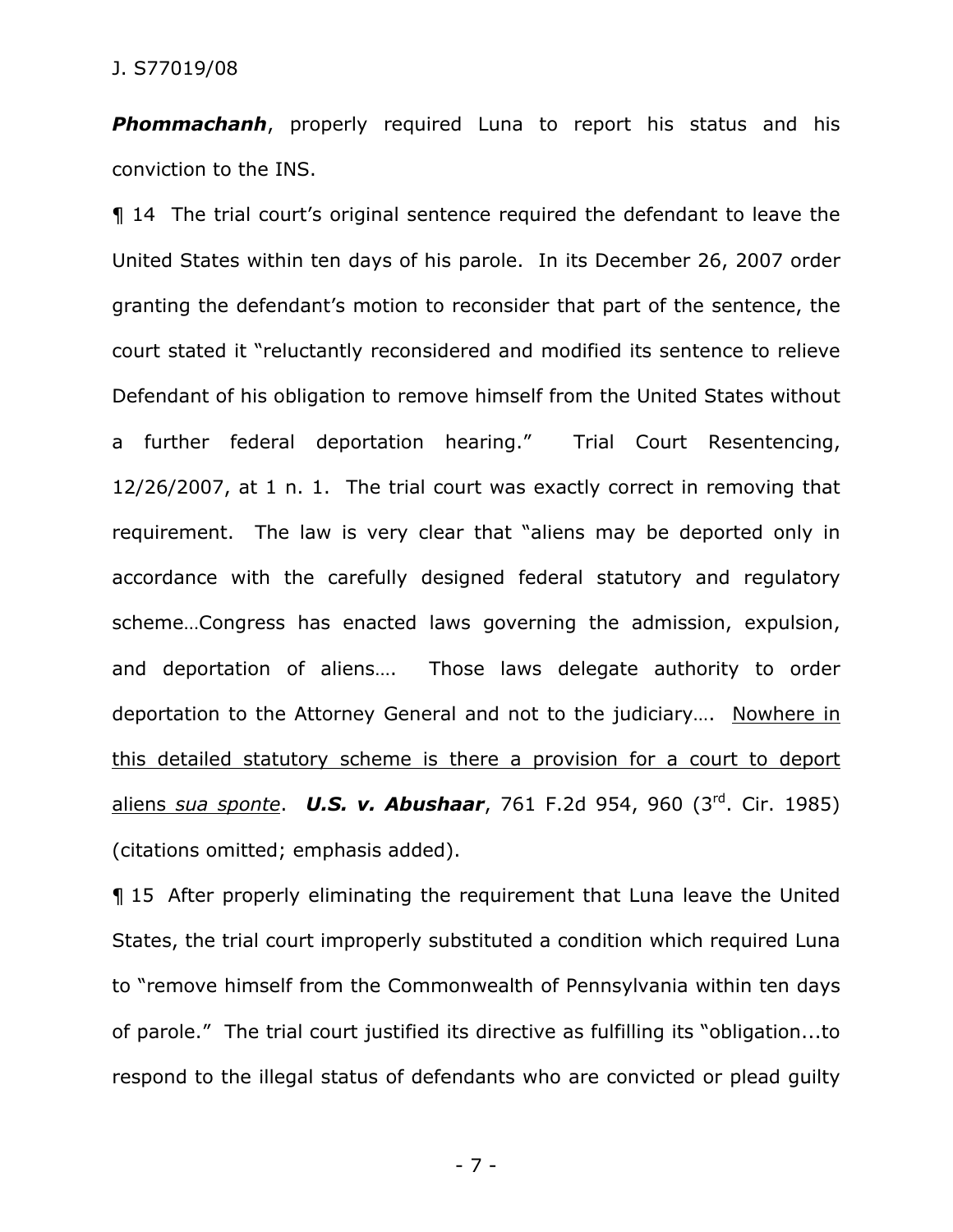to criminal offenses in this Commonwealth in order to protect its citizens."

Trial Court Resentencing, 12/26/2007, at 1 n. 1. In discussing the purposes

of parole, however, our Supreme Court has instructed:

Parole and probation are established variations on the imprisonment of convicted criminals and are primarily concerned with the rehabilitation and restoration to a useful life of the parolee or probationer. *Morrissey v. Brewer*, 408 U.S. 471, 92 S.Ct. 2593, 33 L.Ed.2d 484 (1972); *Gagnon v. Scarpelli*, 411 U.S. 778, 93 S.Ct. 1756, 36 L.Ed.2d 656 (1973).

*Commonwealth v. Quinlan*, 488 Pa. 255, 258, 412 A.2d 494, 496 (1980).

With respect to probation, our Supreme Court has stated:

Conditions of probation, though significant restrictions on the offender's freedom, are primarily aimed at effecting, as a constructive alternative to imprisonment, his rehabilitation and reintegration into society as a law-abiding citizen; courts therefore are traditionally and properly invested with a broader measure of discretion in fashioning conditions of probation appropriate to the circumstances of the individual case.

*Commonwealth v. Walton*, 483 Pa. 588, 598, 397 A.2d 1179, 1184

(1979) (footnotes omitted).

¶ 16 To be valid, a condition of parole must have some significant connection to either the defendant's rehabilitation or the protection of public safety. The sentencing judge offered no explanation why "deportation" from Pennsylvania relates to, let alone promotes, the rehabilitation of a defendant convicted of driving under the influence and without a license, or enhances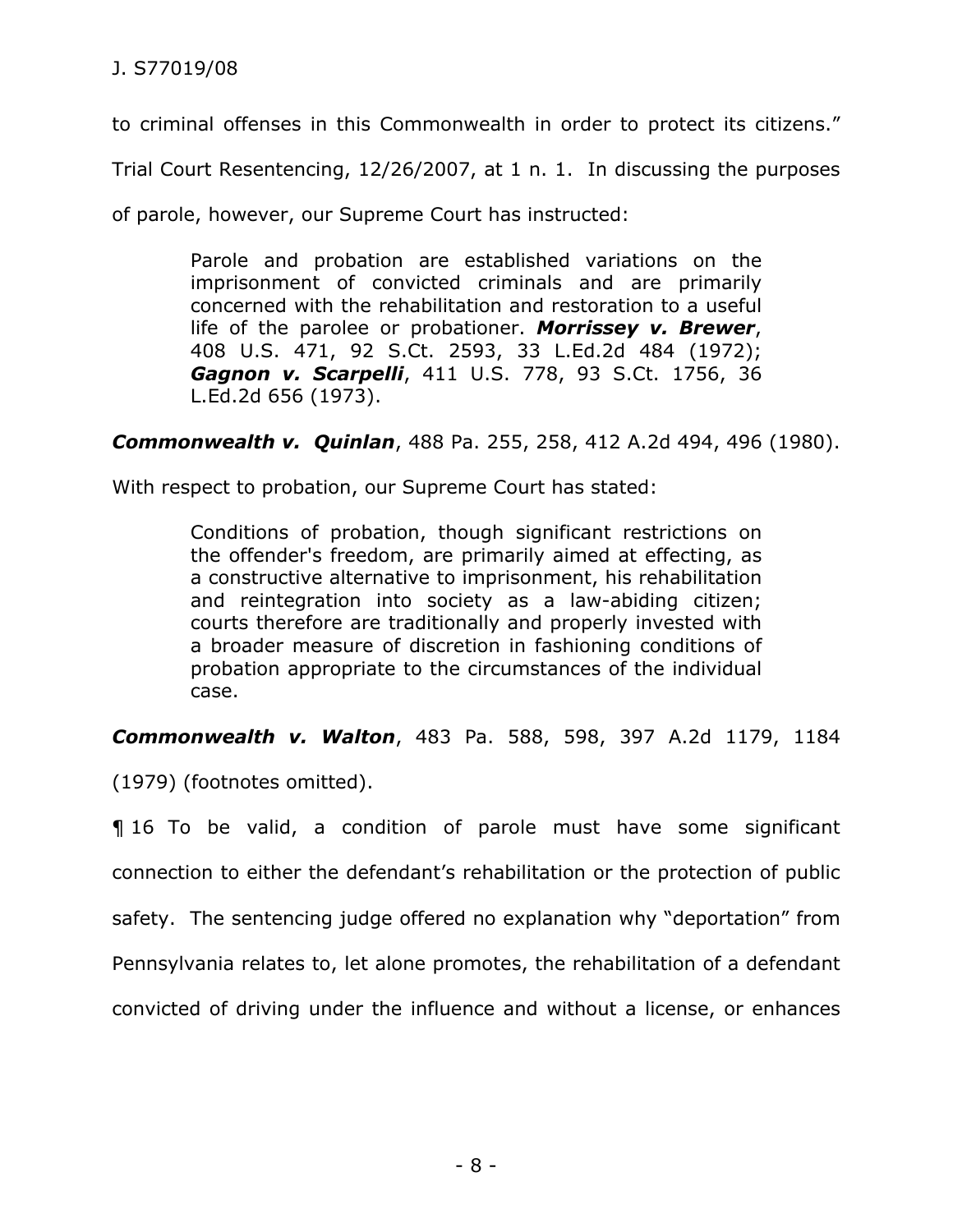the protection of our citizens.<sup>5</sup> In fact, the sentencing judge could not have been more clear that the condition of banishment from the Commonwealth was not directed toward either of those ends. We assume the trial court does not propose to protect the citizens of Pennsylvania from drunk drivers by banishing from Pennsylvania everyone convicted of a DUI. Therefore, we can only conclude from the trial court's explanation that the court proposes to protect the citizens of Pennsylvania by banishing illegal aliens from the state.<sup>6</sup> Under the pretext of punishment, and the cover of the sentencing

 $\overline{a}$ <sup>5</sup> Because we hold banishment was an unlawful condition of parole in this case, we are not called on to decide whether banishment is an appropriate sentencing option in general. We do note, however, that it has been held that "When the condition orders the probationer…to leave a broad geographical region, …the condition…is usually invalidated. Courts give several reasons for striking down these banishment conditions. A common rationale is that banishment serves neither a rehabilitative nor a public protection function…. A second rationale is that the banishment condition is against public policy because it permits one jurisdiction to 'dump' its criminals on another jurisdiction." *U.S. v. Abushaar*, 761 F.2d at 960. (citations omitted). "To permit one state to dump its convict criminals into another …would tend to incite dissension, provoke retaliation, and disturb that fundamental equality of political rights among the several states which is the basis of the Union itself." *People v. Baum*, 231 N.W. 95, 96 (Michigan Supreme Court 1930). This view has been widely adopted. *See*, for example, *State v. Pando*, 921 P.2d 1285 (Court of Appeals of New Mexico 1996); *State v. Muhammad*, 43 P.3d 318 (Montana 2002); *Com. v. Pike*, 701 N.E.2d 951 (Mass. 1998). *Ex parte Scarborough*, 173 P.2d 825 (California District Court of Appeal 1946).

<sup>&</sup>lt;sup>6</sup> In ruling on Luna's motion for reconsideration the trial judge said in open court: "He [Luna] has to remain outside the Commonwealth with the exception if he needs to come in once to register with adult probation so they can transfer the case. I don't want him here. And if the Superior Court tells me I can't keep him out of the Commonwealth, then let them explain that to the voters." Post-Sentencing Hearing, 12/13/2007, at 9-10. We caution that intemperate comments of that nature are not appropriate. It is